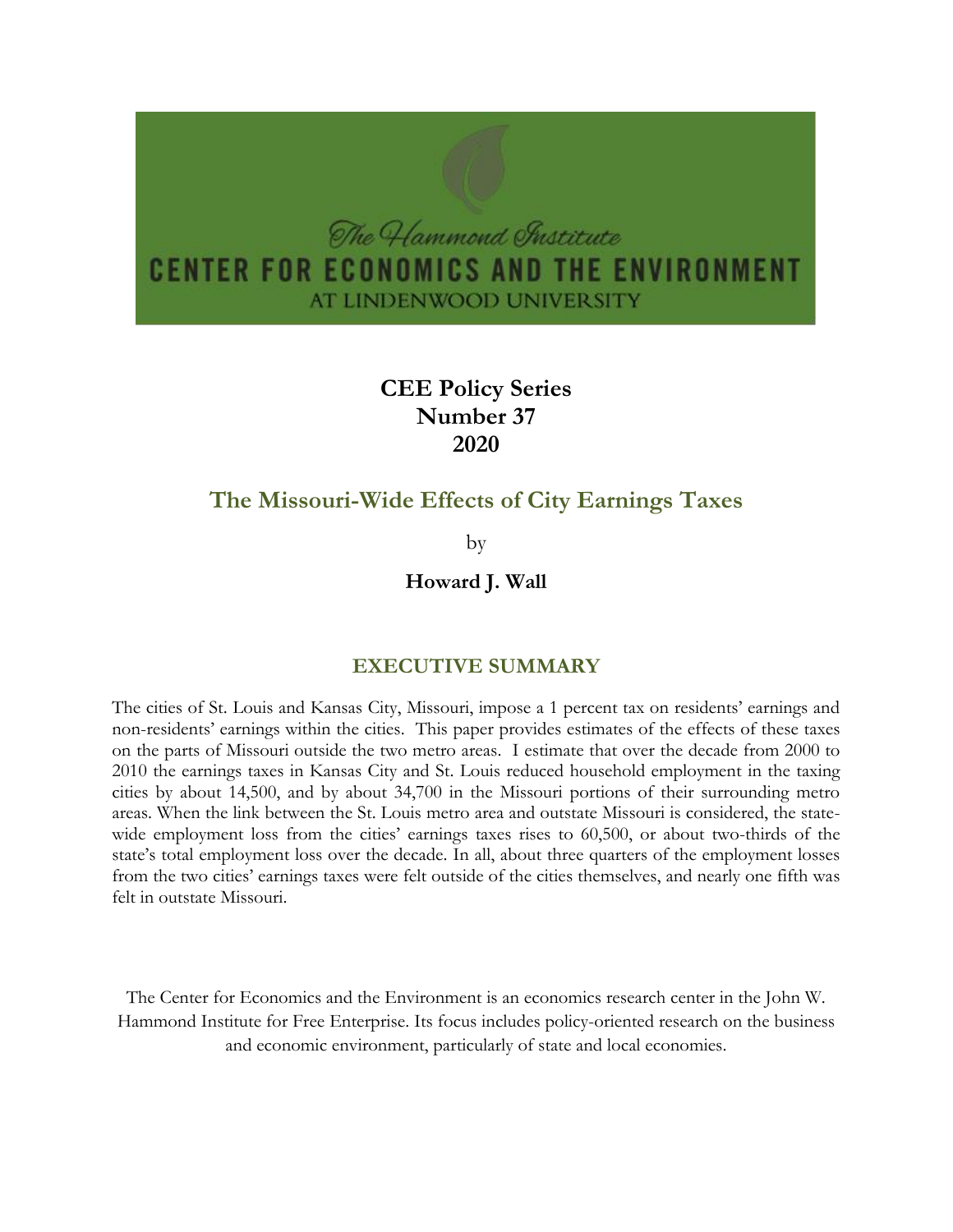### **1. INTRODUCTION**

The cities of St. Louis and Kansas City, Missouri, impose a 1 percent tax on residents' earnings and non-residents' earnings within the cities. Previous research has found that the taxes affect not only the economies of the two cities themselves, but also of the metro areas that surround them.<sup>1</sup> This paper takes things a step further and estimates the effects of the taxes on the parts of Missouri outside the two metro areas. It does so by accounting for other research that looked at links between growth in the St. Louis and Kansas City metro areas and growth in other parts of Missouri.<sup>2</sup> Such links would imply that policies enacted in the state's two largest cities have effects that extend beyond the cities' borders and even the borders of their respective metro areas. Coupling this research with updated estimates of the effects of earnings taxes on the two metro areas, I derive a more complete picture of how earnings taxes affect growth in Missouri as a whole.

Because people and jobs are relatively mobile, especially within a metro area, cities in the United States usually prefer to tax immobile things like property rather than income or earnings. In a typical year, US cities raise about seventeen times more revenue from property taxes than from income/earnings taxes.<sup>3</sup> In St. Louis and Kansas City, however, revenue from property taxes accounts for only a fraction of revenue from income/earnings taxes: Property taxes and earnings taxes account for, respectively, about 5.6 percent and 14.2 percent of the city of St. Louis's total revenue and about 8.5 percent and 13.8 percent of Kansas City's total revenue.<sup>4</sup>

Earnings taxes distort the decision of where to live and work within a metro area. Most obviously, they have led to a relocation of jobs and people from the central cities to the surrounding metro areas. In addition, because a strong central city is vital to the overall health of a metro area, they have resulted in net harm to metro area growth.<sup>5</sup> For example, Wall (2014), which looked at the period 2000-2010, found that the earnings tax in the city of St. Louis meant a net population loss for the metro area of 11,200—a loss of 14,700 for the city and a gain of 3,500 for the rest of the metro area. For Kansas City, the earnings tax meant a metro-level population loss of 16,600—a loss of 18,700 for the city and a gain of 2,100 for the rest of the metro area.<sup>6</sup>

Because the Missouri portions of the St. Louis and Kansas City metro areas account for more than 60 percent of the state economy, these within-metro effects alone amount to a significant loss for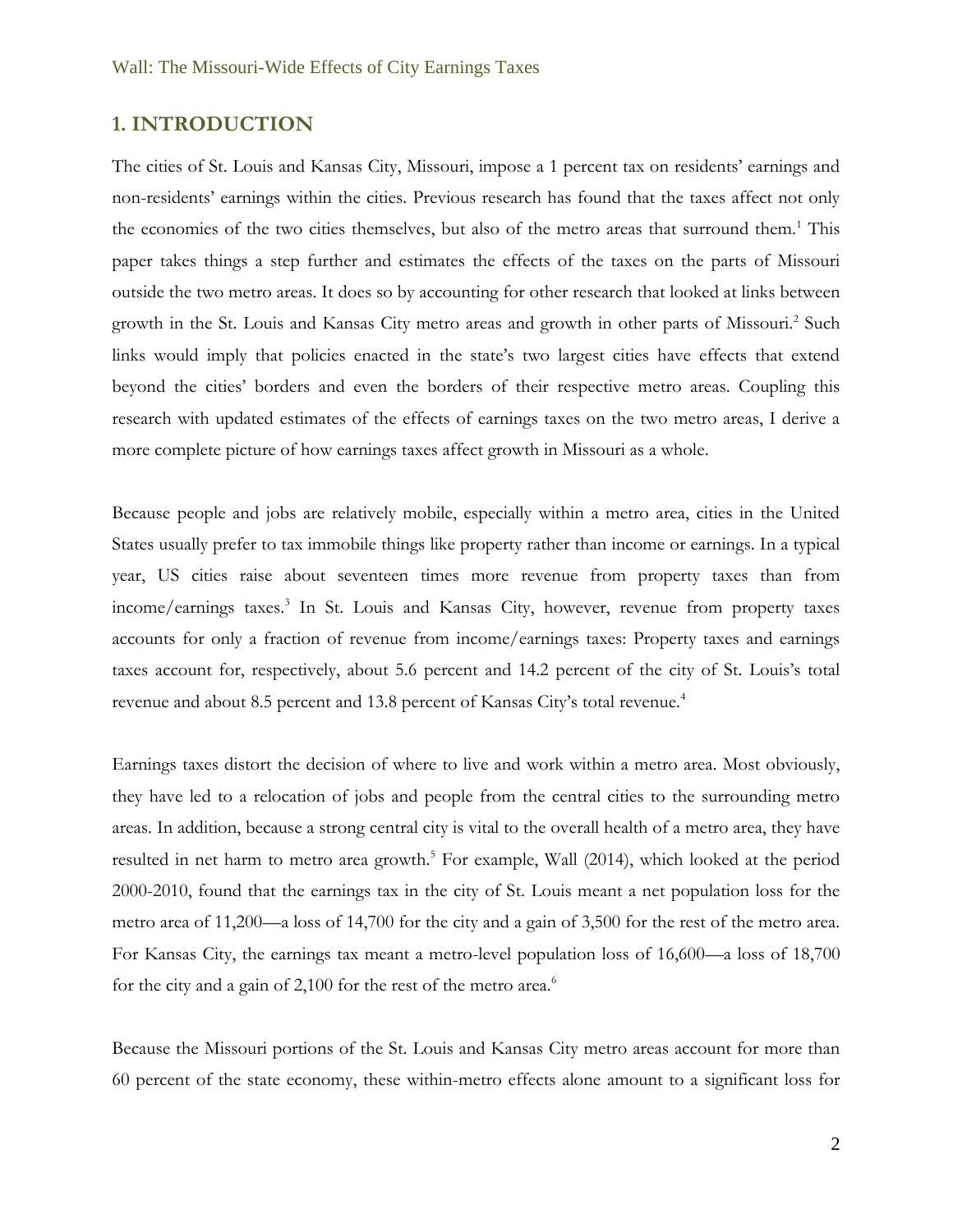one of the slowest-growing states in the nation.<sup>7</sup> Making matters worse is that, as found by Wall (2017), what happens in St. Louis doesn't stay in St. Louis (although what happens in Kansas City appears to stay in Kansas City). That is, the St. Louis metro area is not simply a large proportion of the state economy, it is an important driver of the economies of other parts of the state. If its policies retard or accelerate growth in St. Louis, they will do the same elsewhere.<sup>8</sup> Once this link is taken into account, the city earnings taxes are shown to be even more deleterious to Missouri than has been realized previously.

### **2. WITHIN-METRO EFFECTS**

Whereas Wall (2014) looked at the effects of earnings taxes on population, this paper looks at their effects on household employment—the number of residents working. This is done to match up with the estimates with Wall (2017), which used household employment because of data availability. As such, the first step is a straightforward modification of the data and empirical model in Wall (2014). Details of the model and results are provided in the Appendix, and the results are summarized below.

Because the incentives of where and whether to work differ from where to live, the expected effects of an earnings tax will differ somewhat between employment and population. For instance, an earnings tax should mean that fewer of the taxing city's residents choose to work: it doesn't matter where they work because they will be taxed in any event. In addition, some employed city residents will choose to live elsewhere in the metro area so that they can continue to work—perhaps even at the same job—without having to pay the tax. Consistent with these expectations, my estimates indicate a 1 percent earnings tax tends to mean a 3.8 percentage points lower ten-year growth rate than if a city had raised revenue by conventional means.

The rest of the metro area should see somewhat higher employment because of the aforementioned effect of employed people choosing to live outside of the taxing city. On the other hand, earnings taxes will also affect the employment of metro-area residents who would live outside the taxing city with or without the tax. Fewer of these people would choose to work in the taxing city and, although some will simply work elsewhere in the metro area, some who would have worked in the city won't work at all because of the tax. It turns out that the latter effect is dominant: My estimates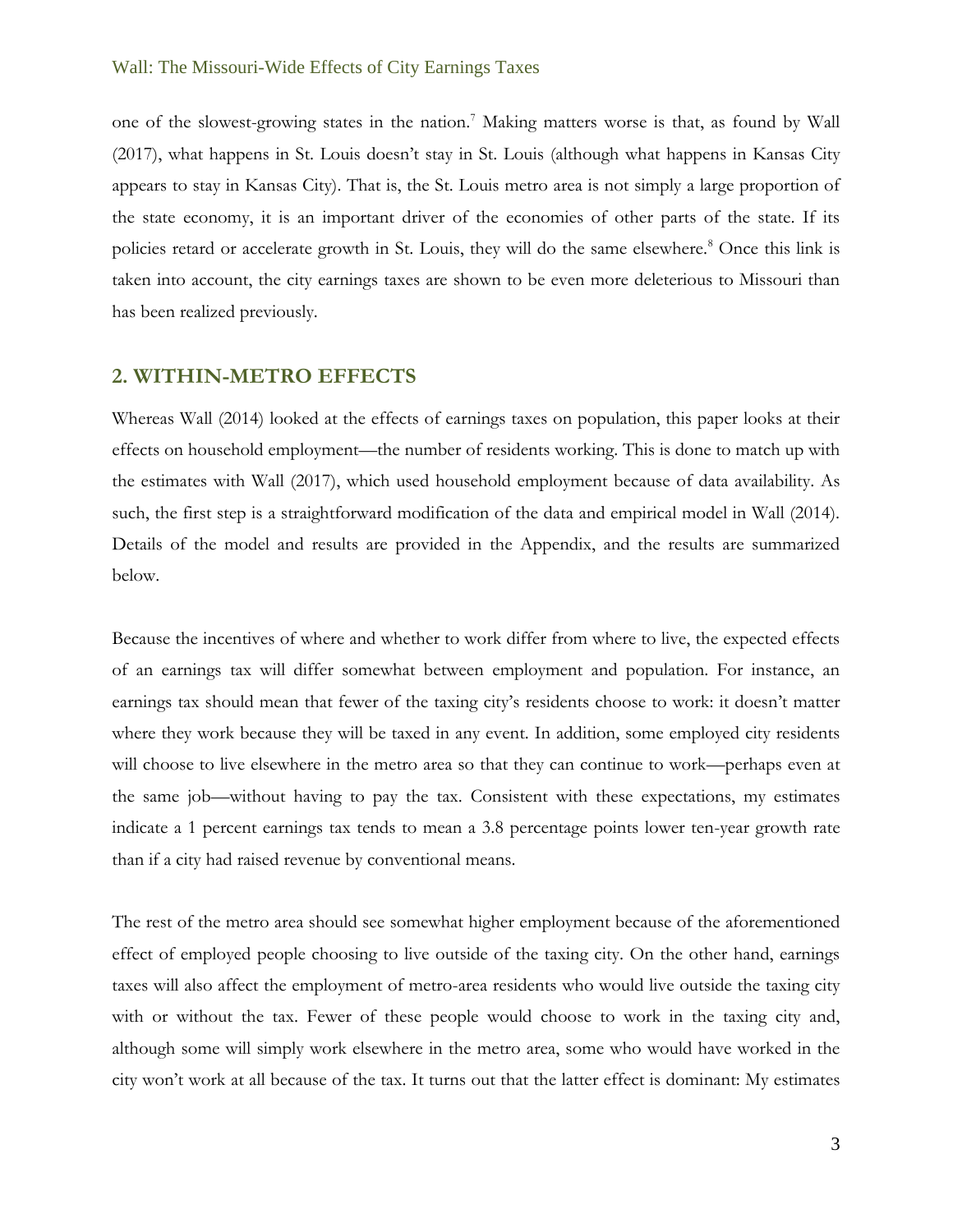are that a 1 percent earnings tax in the central city is associated with a 2.8 percentage point lower employment growth rate in the rest of the metro area. One explanation for this wider effect is that many types of jobs and firms are concentrated in central cities, which are usually the cities levying earnings taxes. For example, if jobs for legal secretaries are usually concentrated in central cities, a legal secretary living outside the central city who wants to avoid the earnings tax will have few options and might opt to leave employment or the area altogether. In addition, because an earnings tax makes it more difficult at the margin to find employees, some establishments might find it unprofitable to operate under the tax, thereby reducing employment opportunities for residents from throughout the metro area.

Table 1 translates the estimated percentage effects of earnings taxes described above into the number of people employed. As indicated by the first column of numbers, because of their earnings taxes, Kansas City and the City of St. Louis had, respectively, 8,600 and 5,900 fewer employed residents in 2010 because of their earnings taxes. Note that, between 2000 and 2010, employment in the city of St. Louis actually fell by 6,300 and rose by 500 in Kansas City. This means that without their earnings taxes, the city of St. Louis would have seen modest employment losses over the period, while Kansas City would have experienced strong *positive* employment growth instead of near-zero growth.

| <b>Taxing City\Area</b>  | Central<br>City | Rest of<br>Metro | <b>Rest of</b><br>Metro (MO<br>Part Only) | Outstate<br><b>Missouri</b> | <b>Missouri</b><br><b>Total</b> |
|--------------------------|-----------------|------------------|-------------------------------------------|-----------------------------|---------------------------------|
| <b>City of St. Louis</b> | $-5,900$        | $-33,900$        | $-24,900$                                 | $-11,300$                   | $-42,000$                       |
| <b>Kansas City</b>       | $-8,600$        | $-20,400$        | $-9,900$                                  | 0                           | $-18,500$                       |
| <b>Total</b>             | $-14,500$       | $-54,200$        | $-34,700$                                 | $-11,300$                   | $-60,400$                       |

**Table 1 Effects of City Earnings Taxes on Household Employment, 2000-2010**

In each cell the top number is the estimated effect on the number of people employed. Due to rounding, the numbers don't necessarily add up across rows or down columns.

According to the second column of numbers in Table 1, the earnings taxes had larger effects on the parts of the metro areas outside the central cities than they did on the taxing cities themselves: The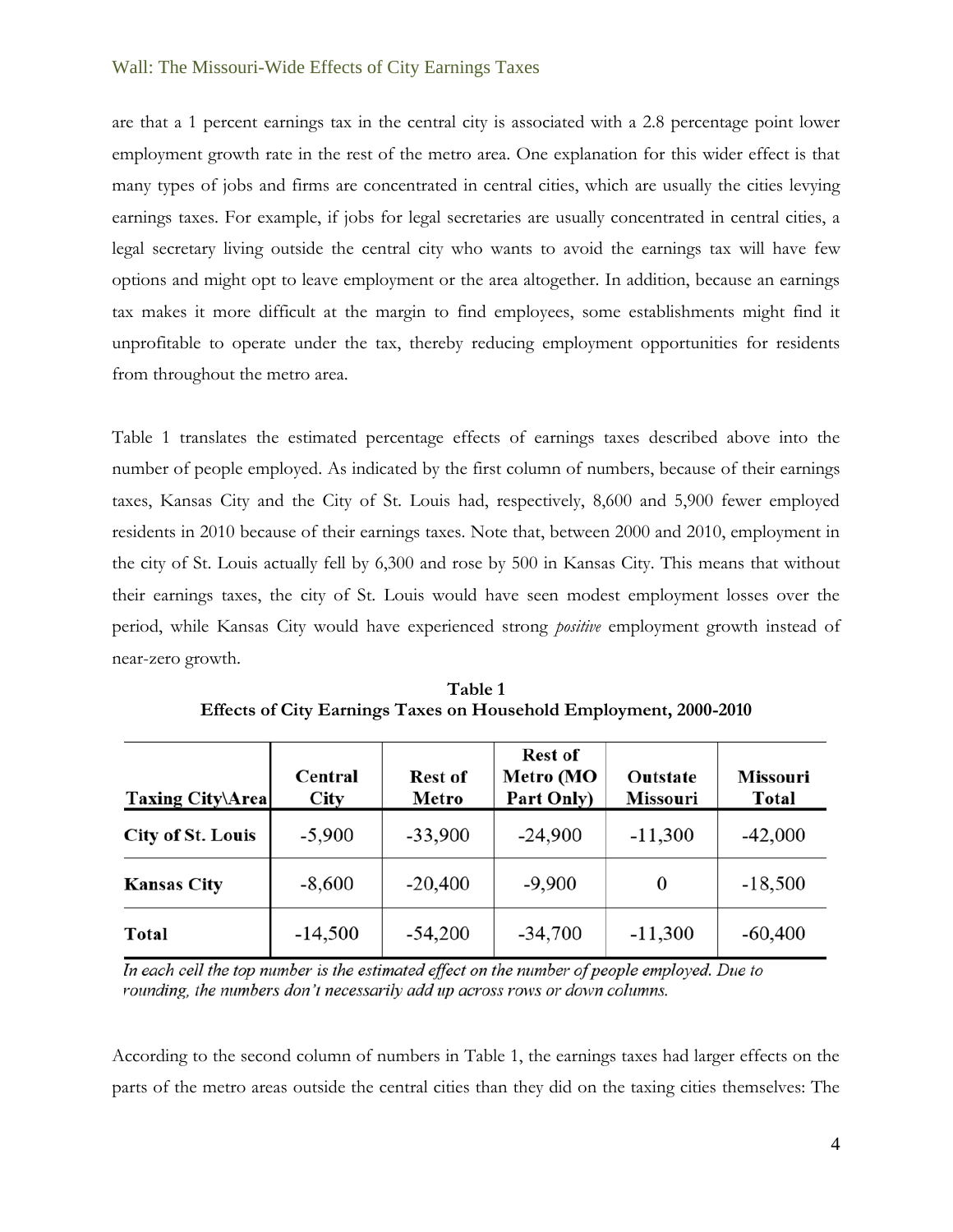rest of the St. Louis and Kansas City metro areas had, respectively, 33,900 and 20,400 fewer employed residents in 2010 because of their central city's earnings taxes.

The third column of numbers in Table 1 shaves off the out-of-state portions of the metro areas to provide the Missouri-only metro effects. The combined metro-area effects of earnings taxes are, therefore, 49,200 fewer employed Missourians in 2010 (14,500 fewer in the taxing cities and 34,700 fewer in their surrounding metro areas). To put these results into perspective, consider what employment growth between 2000 and 2010 would have been in the two metro areas without earnings taxes: the Missouri part of the St. Louis metro area would have seen a modest increase of 5,800 instead of the loss of 26,000 that actually occurred, while the Missouri part of the Kansas City metro area would have seen employment growth of 23,400 instead of 4,900.

#### **3. STATEWIDE EFFECTS**

The next step is to account for the link between employment in the St. Louis metro area and employment in outstate Missouri. These effects are reported in the final two columns in Table 1. The rule of thumb derived in Wall (2017) is that for each percentage point change in annual employment growth in the St. Louis metro area, growth in outstate Missouri changes by 0.3 percentage points in the same direction the following year. Recall that there was no analogous effect for the Kansas City metro area. If we assume that the percentage-point effect of the earnings tax on the St. Louis metro area was the same for each year of the decade, the total effect on outstate Missouri of St. Louis's earnings tax was 11,300 fewer employed outstate residents by 2011. This represents a loss of about 0.9 percentage points in the ten-year employment growth rate.<sup>9</sup>

Adding up across the entire state, the estimated total effect of the city of St. Louis and Kansas City earnings taxes over the period  $2000$ -2010 was  $60,500$  (or 2.1 percent) reduction in employment.<sup>10</sup> Actual Missouri employment fell by about 90,000 (3.2 percent) over the period, so the employment loss from earnings taxes alone accounts for about two-thirds of the statewide employment losses. According to the estimates above, and considering the Missouri effects only, about 24 percent of the employment loss from the earnings taxes was experienced in the taxing cities themselves, another 57 percent was experienced in the cities' surrounding metro areas, and the final 19 percent was experienced in outstate Missouri.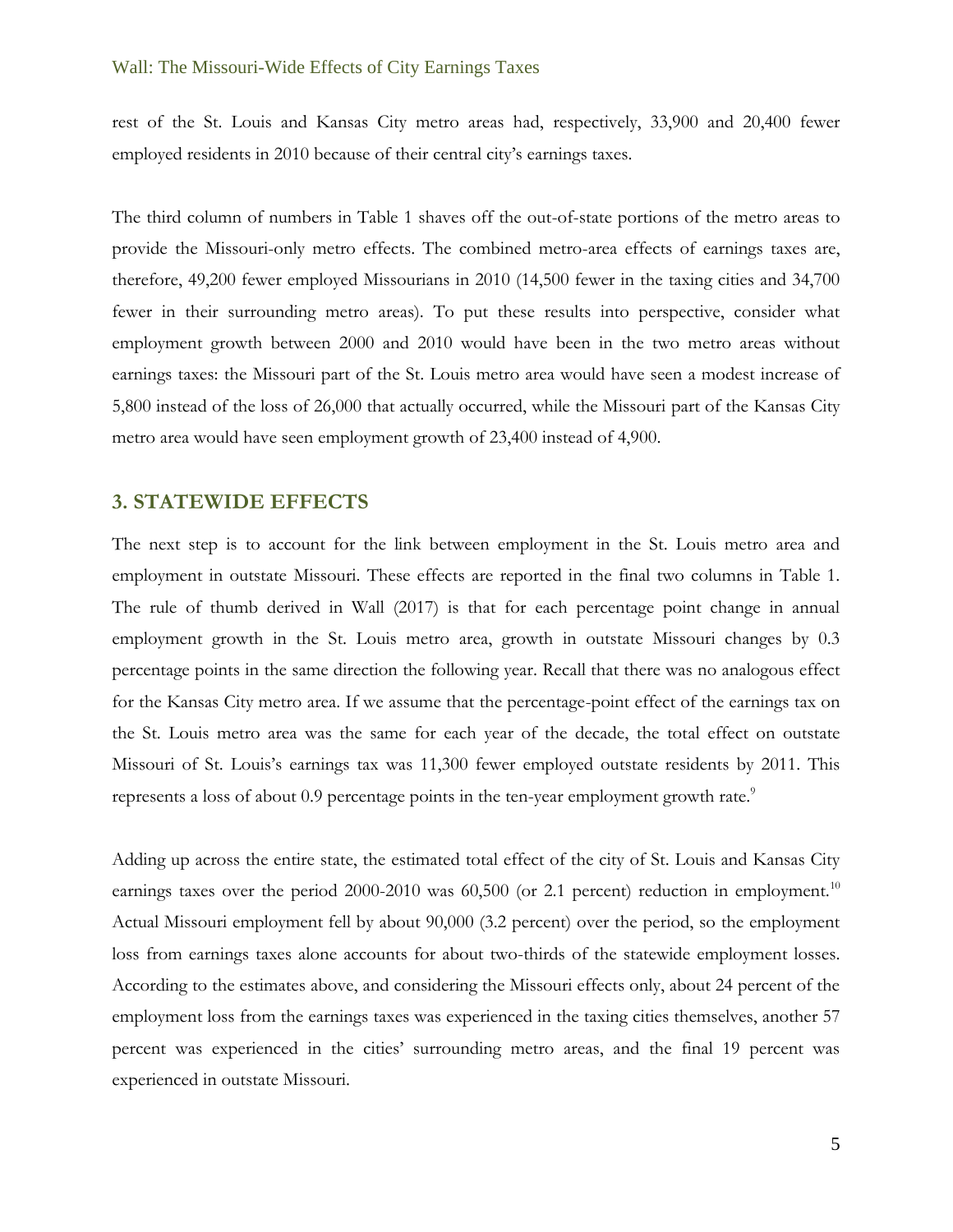### **4. SUMMARY AND CONCLUSIONS**

This study uses new findings of a link between growth in the St. Louis metro and growth in outstate Missouri to estimate the effects of city earnings taxes on the state as a whole. I estimate that over the decade from 2000 to 2010 the earnings taxes in Kansas City and St. Louis reduced household employment in the taxing cities by about 14,500, and by about 34,700 in the Missouri portions of their surrounding metro areas. When the link between the St. Louis metro area and outstate Missouri is considered, the state-wide employment loss from the cities' earnings taxes rises to 60,500, or about two-thirds of the state's total employment loss over the decade. In all, about three quarters of the employment losses from the two cities' earnings taxes were felt outside of the cities themselves, and nearly one fifth was felt in outstate Missouri.

For state policymakers in particular, the implications of these findings are clear. The earnings taxes levied by the cities of St. Louis and Kansas City aren't simply local issues with local effects. Their negative effects on the economy of the state extend well beyond the two cities' borders, and there is a strong argument for earnings taxes to be determined by state-level rather than local-level legislation.

*Howard J. Wall is a Professor of Economics at Lindenwood University, the Director of the Hammond Institute for Free Enterprise and a Senior Fellow in the Center for Economics and the Environment. He would like to acknowledge the helpful comments and suggestions on an earlier draft from Joseph Haslag.*

*A version of this study appeared in the Spring/Summer 2020 issue of the Missouri Policy Journal. It is accessible at [https://www.lindenwood.edu/academics/beyond-the-classroom/publications/missouri-policy-journal/number-9](https://www.lindenwood.edu/academics/beyond-the-classroom/publications/missouri-policy-journal/number-9-spring-summer-2020/) [spring-summer-2020/](https://www.lindenwood.edu/academics/beyond-the-classroom/publications/missouri-policy-journal/number-9-spring-summer-2020/)*

# **Appendix: Empirical Model and Results**

The data set covers the period 2000 through 2010 and includes 185 cities from nine states for which at least one city in the state levies an earnings taxes—seventy-nine cities in the data set levy earnings taxes. The empirical model is:

$$
\dot{N}_i = a_s + bt_i + cT_i + dN_i + fD_i + g(N_i \times D_i) + hS_i + kM_i + e_i,
$$

 for which the dependent variable is Ni, the percentage change in employment for city i between 2000 and 2010. The estimation controls for agglomeration by including the initial employment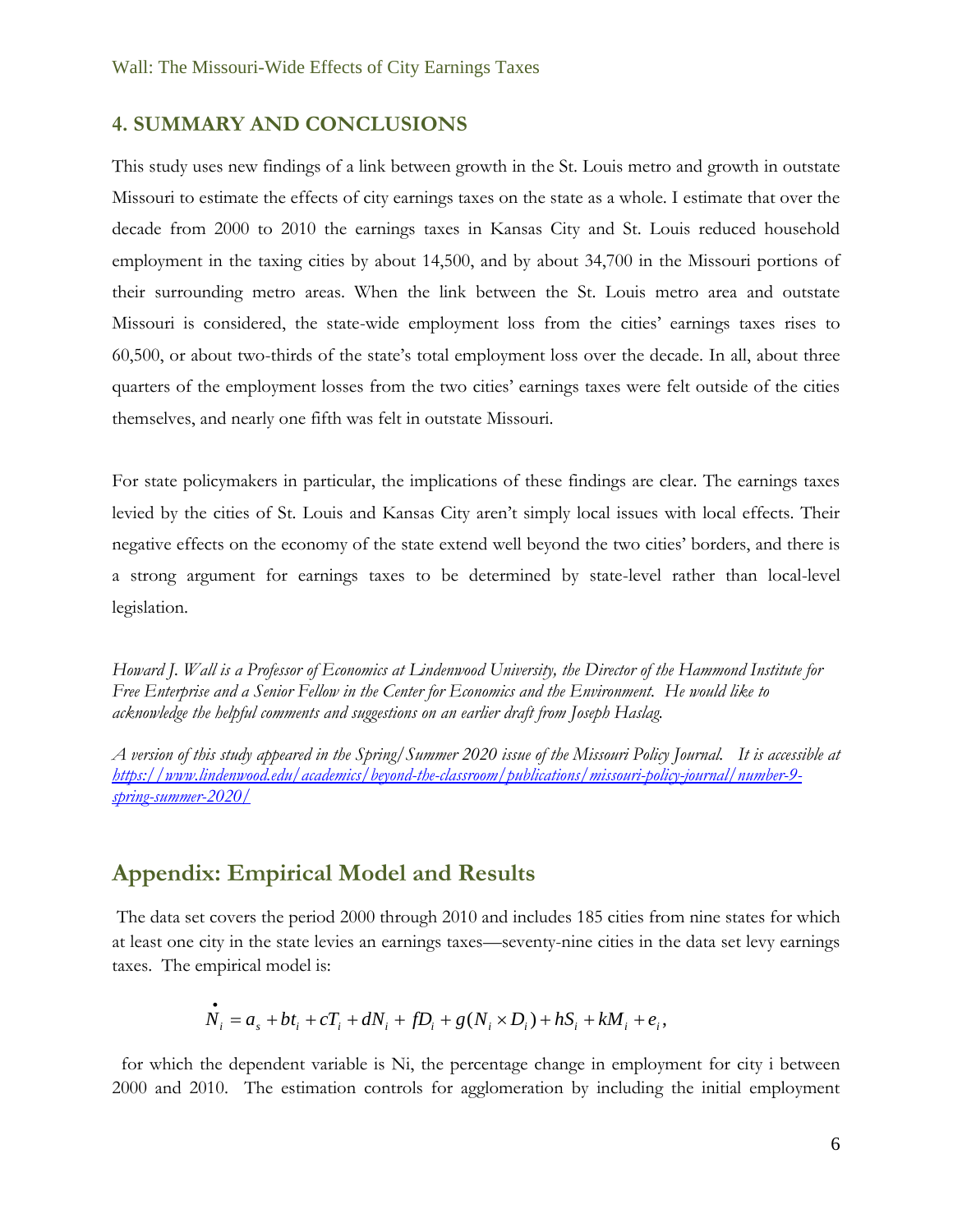levels and population densities for each city (Ni and Di, respectively), along with their interaction  $(N<sub>i</sub> \times Di)$ . To control for suburban sprawl, the model includes each city's initial share of total metro area employment (Si); and to control for the decline in manufacturing, the model includes the share of employment that was in manufacturing in 2002 (Mi), the closest year to 2000 for which data were available. Finally, to capture the effects of trends that occurred at the state and regional levels, the model includes state dummy variables (as).

The variables of most interest are ti (city i's earnings tax rate) and Ti (the difference between the tax rate in the largest city in the metropolitan area and city i's tax rate). Recall that an earnings tax is levied on residents no matter where they work, and on nonresidents who work in the city.

The estimation results are summarized by Table A and indicate that a city earnings tax reduces employment growth in the taxing city and its surrounding metro area. More precisely, a 1 percent earnings tax, as levied by the city of St. Louis and Kansas City, reduced ten-year employment growth by about 3.8 percentage points in the taxing city, and by 2.8 percentage points in the rest of the metro area.

The estimation results are summarized by Table A and indicate that a city earnings tax reduces employment growth in the taxing city and its surrounding metro area. More precisely, a one-percent earnings tax, as levied by the City of St. Louis and Kansas City, reduced ten-year employment growth by about 3.8 percentage points in the taxing city, and by 2.8 percentage points in the rest of the metro area.

| Role                                    | Variable (notation)                                      | Parameter | Coeff.     | $t$ -stat. |
|-----------------------------------------|----------------------------------------------------------|-----------|------------|------------|
| Effect on the city<br>levying the tax   | Earnings tax rate $(t_i)$                                | b         | $-3.845*$  | $-1.84$    |
| Effect on the rest of<br>the metro area | Intra-metro tax differential $(T_i)$                     | с         | $-2.804*$  | $-1.74$    |
| Agglomeration<br>effects                | Initial employment $(N_i)$                               | d         | $-0.735$   | $-0.31$    |
|                                         | Initial employment density $(D_i)$                       |           | 0.843      | 0.03       |
|                                         | Interaction of employment and density $(N_i \times D_i)$ | g         | 5.042      | 0.58       |
| Suburban sprawl                         | Initial share of metro employment $(S_i)$                | h         | $-0.295**$ | $-1.99$    |
| Decline of<br>manufacturing             | Initial manufacturing share $(M_i)$                      | k         | $-0.364**$ | $-1.98$    |
| Explanatory power                       | R2                                                       | 0.333     |            |            |

**Table A Estimation Results: Earnings Taxes and Household Employment Growth**

Standard errors are corrected for heteroskedasticity. Statistical significance at the 5 percent and 10 percent levels are indicated by a double or single asterisk, respectively. The estimates of the state dummy variables, which are statistically significant, are suppressed for space considerations.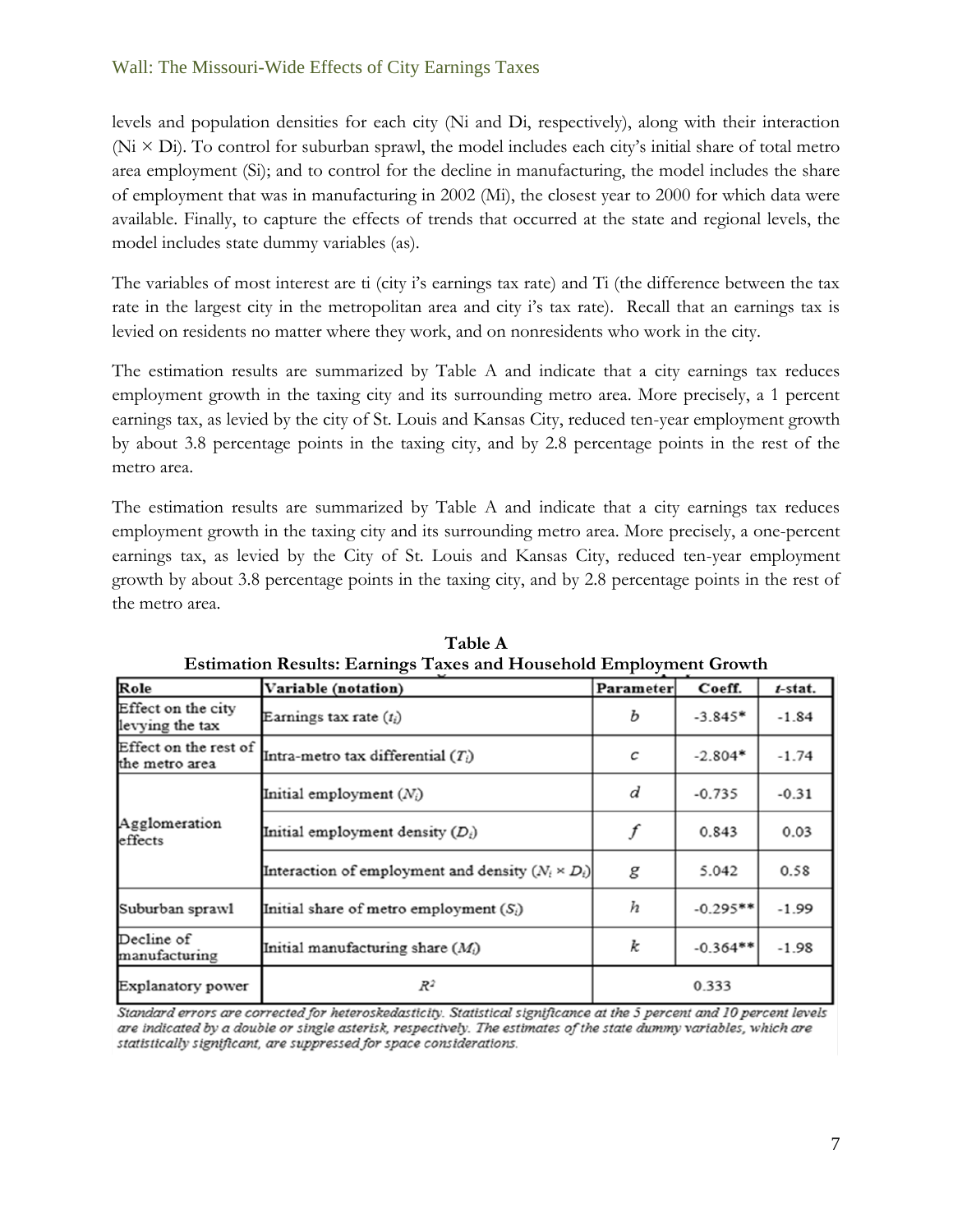## $\overline{a}$ **NOTES**

<sup>1</sup> The most recent estimates are in Howard J. Wall, "Updated Estimates of the Effects of Earnings Taxes on City Growth," Show-Me Institute Essay, September 4, 2014, accessed at https://showmeinstitute.org/publication/taxes-income-earnings/updated-estimates-effectsearnings-taxes-city-growth. See also Howard J. Wall, "New Evidence of the Effects of City Earnings Taxes on Growth," Show-Me Institute Essay, October 1, 2013, accessed at https://showmeinstitute.org/publication/taxes-income-earnings/new-evidence-effects-cityearnings-taxes-growth-0; and Joseph Haslag, "How an Earnings Tax Harms Cities Like Saint Louis and Kansas City," Show-Me Institute, Policy Study No. 1, March 8, 2006, accessed at [https://showmeinstitute.org/publication/taxes-income-earnings/how-earnings-tax-harms-cities](https://showmeinstitute.org/publication/taxes-income-earnings/how-earnings-tax-harms-cities-saint-louis-and-kansas-city)[saint-louis-and-kansas-city.](https://showmeinstitute.org/publication/taxes-income-earnings/how-earnings-tax-harms-cities-saint-louis-and-kansas-city)

<sup>2</sup> Howard J. Wall, "Is Growth in Outstate Missouri Tied to Growth in the Saint Louis and Kansas City Metro Areas?" Show-Me Institute Essay, June 2017, accessed at [https://showmeinstitute.org/sites/default/files/Regional%20Interdependence%20in%20Missouri\\_](https://showmeinstitute.org/sites/default/files/Regional%20Interdependence%20in%20Missouri_0.pdf) [0.pdf.](https://showmeinstitute.org/sites/default/files/Regional%20Interdependence%20in%20Missouri_0.pdf)

<sup>3</sup> Jeffrey L. Barnett and Phillip M. Vidal, "State and Local Government Finances Summary: 2011." US Census Bureau, 2013.

<sup>4</sup> City of Saint Louis. "Comprehensive Annual Financial Report, Fiscal Year Ended June 30, 2012;" and City of Kansas City. "Popular Annual Financial Report for the Fiscal Year Ending April 30, 2013."

<sup>5</sup> For a discussion, see Edward Glaeser, "Viewpoint: Triumph of the City," *Journal of Transport and Land Use* 5, no 4 (2013): 1-4.

# 6 Ibid.

7 See Michael Podgursky and Nick Pretnar, "Weak Economic Growth in Missouri's Largest Cities is Holding Down Statewide Growth Rates," Show-Me Institute Essay, April 2016, accessed at https://showmeinstitute.org/sites/default/files/Weak%20Economic%20growth%20in%20Missour i's%20Largets%20Cities%20-%20Podgursky.pdf; and Rik Hafer and William Rogers, "The Missing Million: Missouri's Economic Performance Since the Moon Landing," Show-Me Institute Essay, April 17, 2019, accessed at [https://showmeinstitute.org/publication/employment-jobs/missing](https://showmeinstitute.org/publication/employment-jobs/missing-million-missouris-economic-performance-moon-landing)[million-missouris-economic-performance-moon-landing.](https://showmeinstitute.org/publication/employment-jobs/missing-million-missouris-economic-performance-moon-landing)

<sup>8</sup> Ibid. Specifically, for each percentage point change in growth in the St. Louis metro area, growth in what I will call outstate Missouri—the parts of Missouri not in either the Kansas City or St. Louis MSAs—are changed by 0.3 percentage points in the same direction in the following year. Note that the research did not find a similar link between the economies of Kansas City and outstate Missouri.

<sup>9</sup> Accounting for the relative shares of the city of St. Louis and the rest of its metro area, the effect of the earnings tax on total metro growth is 2.92 percentage points over ten years. Taking account of compounding, this implies an annual effect of about 0.288 percentage points. Applying the result